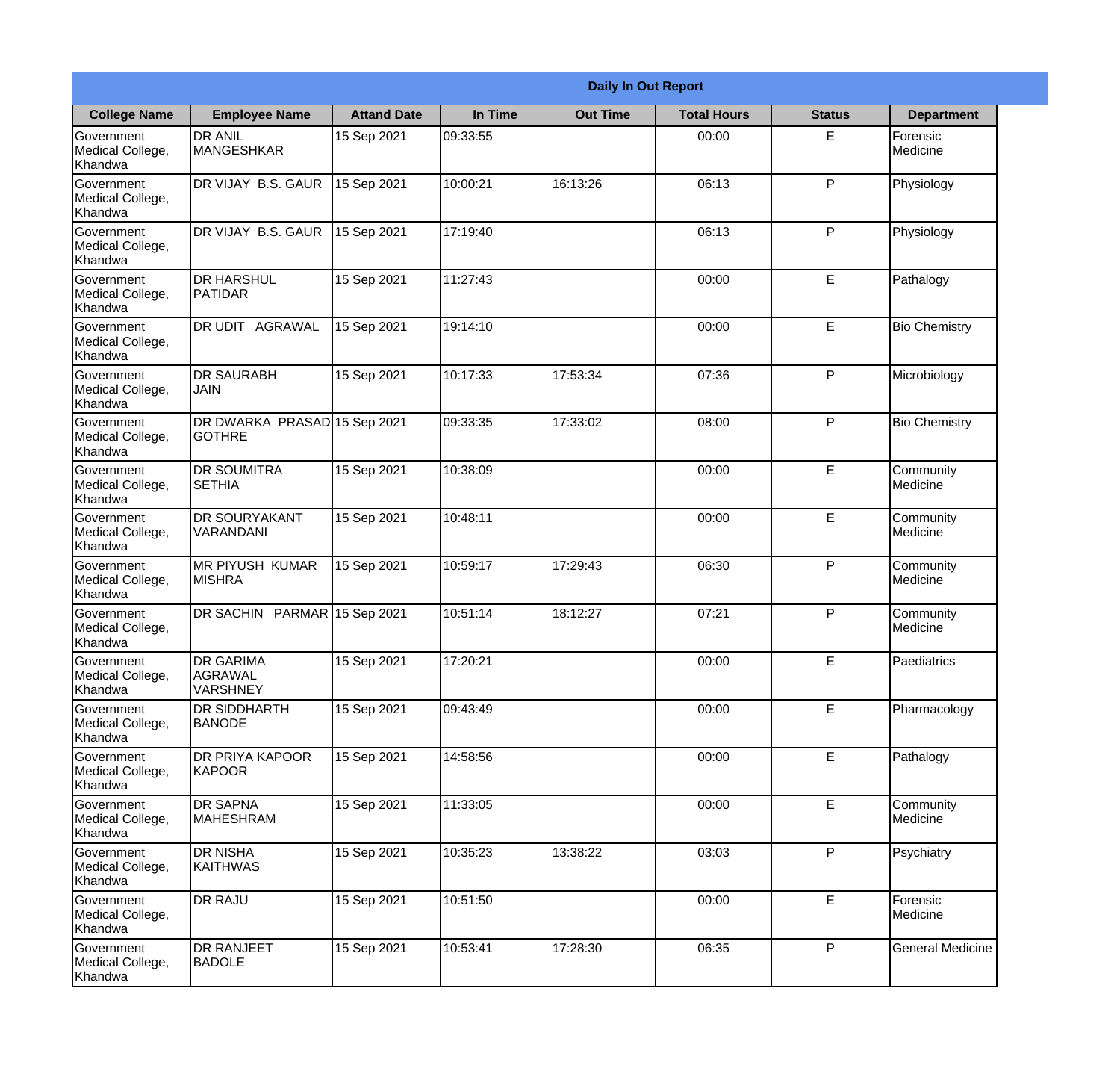| <b>Designation</b>                  | <b>Category</b> |
|-------------------------------------|-----------------|
| Assistant Professor   Para Clinical |                 |
| Associate Professor Non Clinical    |                 |
| Associate Professor Non Clinical    |                 |
| Assistant Professor   Para Clinical |                 |
| Associate Professor Non Clinical    |                 |
| Associate Professor Para Clinical   |                 |
| Demonstrator/Tutor   Non Clinical   |                 |
| Assistant Professor   Para Clinical |                 |
| Demonstrator/Tutor   Para Clinical  |                 |
| Statistician                        | Para Clinical   |
| Assistant Professor                 | Para Clinical   |
| Associate Professor Clinical        |                 |
| Associate Professor Para Clinical   |                 |
| Demonstrator/Tutor   Para Clinical  |                 |
| Associate Professor   Para Clinical |                 |
| <b>Assistant Professor</b>          | <b>Clinical</b> |
| Demonstrator/Tutor   Para Clinical  |                 |
| Assistant Professor   Clinical      |                 |

## **Daily In Out Report**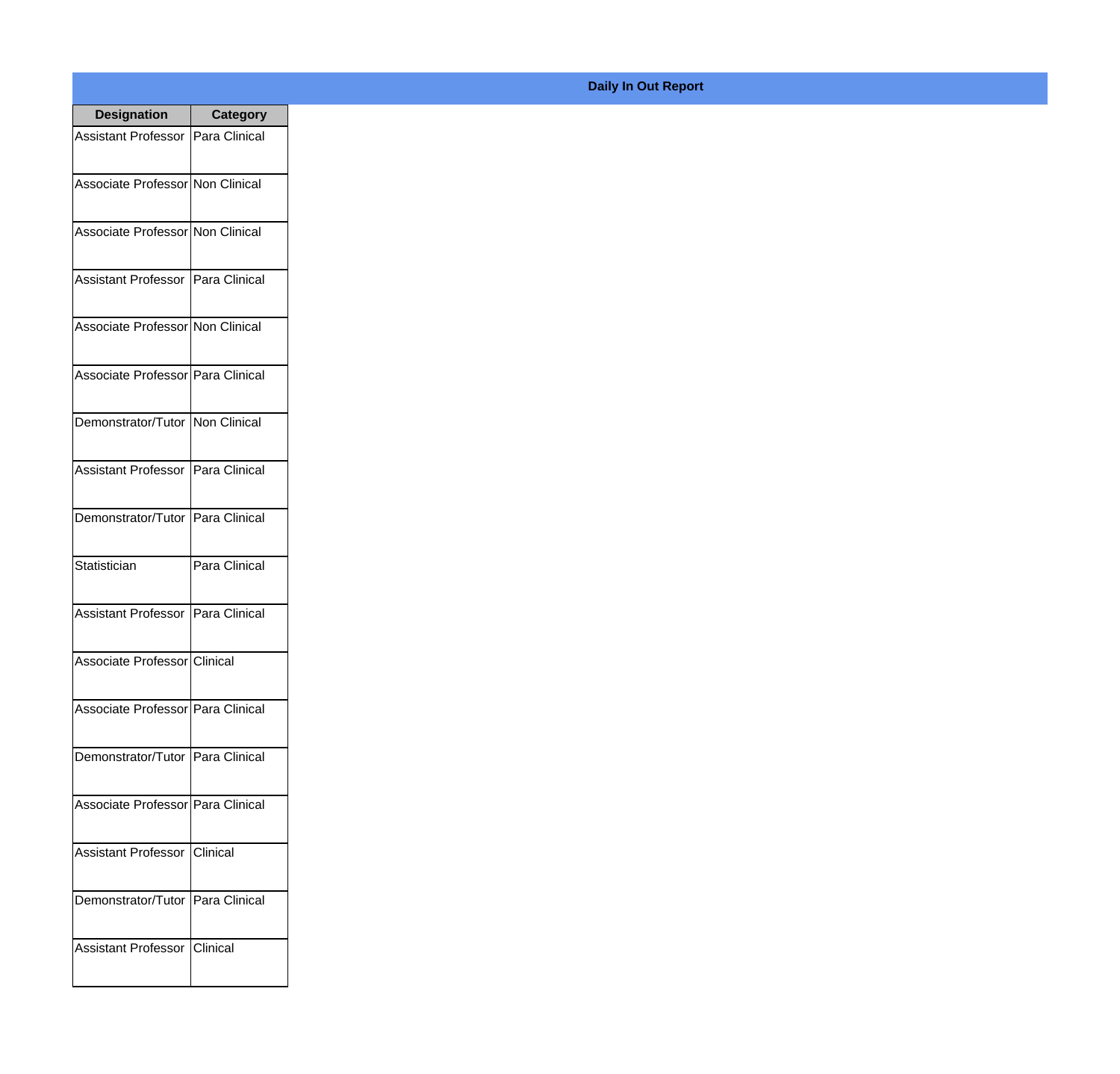|                                                  | <b>Daily In Out Report</b>                     |             |          |          |       |   |                       |  |  |
|--------------------------------------------------|------------------------------------------------|-------------|----------|----------|-------|---|-----------------------|--|--|
| Government<br>Medical College,<br>Khandwa        | <b>DR NITESHKUMAR</b><br>KISHORILAL<br>RATHORE | 15 Sep 2021 | 09:46:12 | 17:23:34 | 07:37 | P | Pharmacology          |  |  |
| Government<br>Medical College,<br>Khandwa        | <b>DR PRIYESH</b><br>IMARSKOLE                 | 15 Sep 2021 | 15:08:50 | 18:56:43 | 03:48 | P | Community<br>Medicine |  |  |
| Government<br>Medical College,<br>Khandwa        | <b>DR SANGEETA</b><br><b>CHINCHOLE</b>         | 15 Sep 2021 | 10:22:15 |          | 00:00 | E | Physiology            |  |  |
| <b>Sovernment</b><br>Medical College,<br>Khandwa | <b>DR SATISH</b><br>ICHANDEL                   | 15 Sep 2021 | 10:55:04 |          | 00:00 | E | Pharmacology          |  |  |
| Government<br>Medical College,<br>Khandwa        | <b>DR JITENDRA</b><br><b>AHIRWAR</b>           | 15 Sep 2021 | 10:38:36 | 18:08:14 | 07:30 | P | Pathalogy             |  |  |
| Government<br>Medical College,<br>Khandwa        | <b>DR PURTI AGARWAL</b><br>SAINI               | 15 Sep 2021 | 10:58:23 |          | 00:00 | E | Pathalogy             |  |  |
| <b>Government</b><br>Medical College,<br>Khandwa | DR YASHPAL RAY                                 | 15 Sep 2021 | 12:48:39 |          | 00:00 | E | Anatomy               |  |  |
| Government<br>Medical College,<br>Khandwa        | <b>RENU</b><br>WAGHMARE                        | 15 Sep 2021 | 12:00:56 | 18:09:32 | 06:09 | P | Community<br>Medicine |  |  |